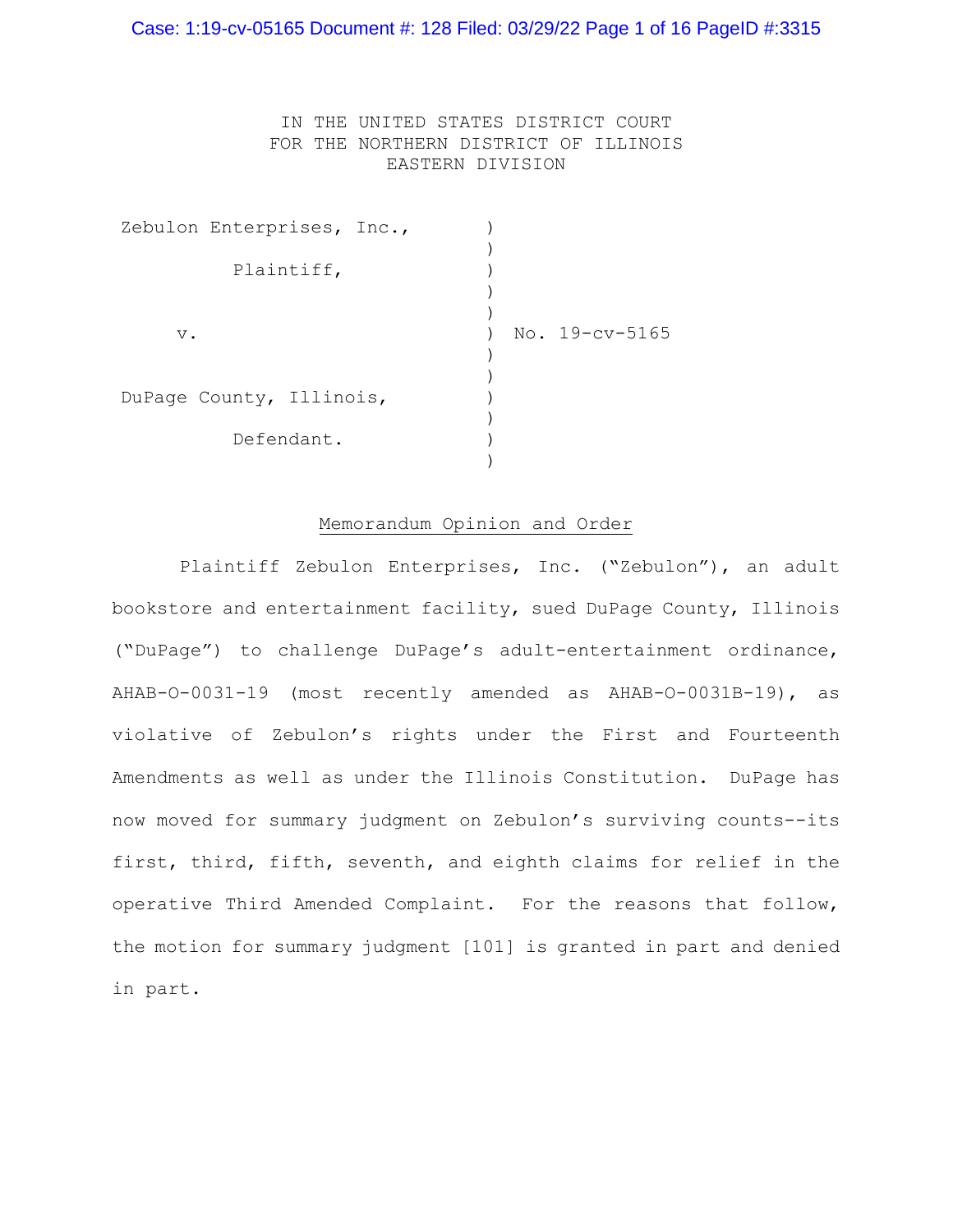I.

Summary judgment is proper where "the movant shows that there is no genuine dispute as to any material fact and the movant is entitled to judgment as a matter of law." Fed. R. Civ. P. 56(a). I construe the evidence in the light most favorable to the nonmoving party and draw all reasonable inferences in favor of that party. *See Anderson v. Liberty Lobby, Inc.*, 477 U.S. 242, 255 (1986).

Since at least the mid-1980s, Zebulon has operated an adult bookstore in unincorporated DuPage County. ECF No. 120-1 ¶¶ 1, 13. In addition to a retail sales section, Zebulon's establishment includes two "adult arcade" rooms that house twenty-nine private video viewing booths in which customers may view sexually explicit materials on the premises. *Id.* ¶ 3.

 On June 25, 2019, DuPage County adopted adult business ordinance AHAB-O-0031-19. *Id.* ¶ 11. The stated purpose of the ordinance was "to promote and enhance the health, safety, and general welfare of the citizens of the County, by combating and, or, alleviating negative and harmful secondary effects associated with adult businesses . . . including: crime (namely sex crimes, prostitution, violence against women and children, public indecency, public lewdness, drug sales, use and possession and human trafficking); adverse effects on nearby properties . . . ; blight . . . ; health concerns (unsanitary conditions, spread of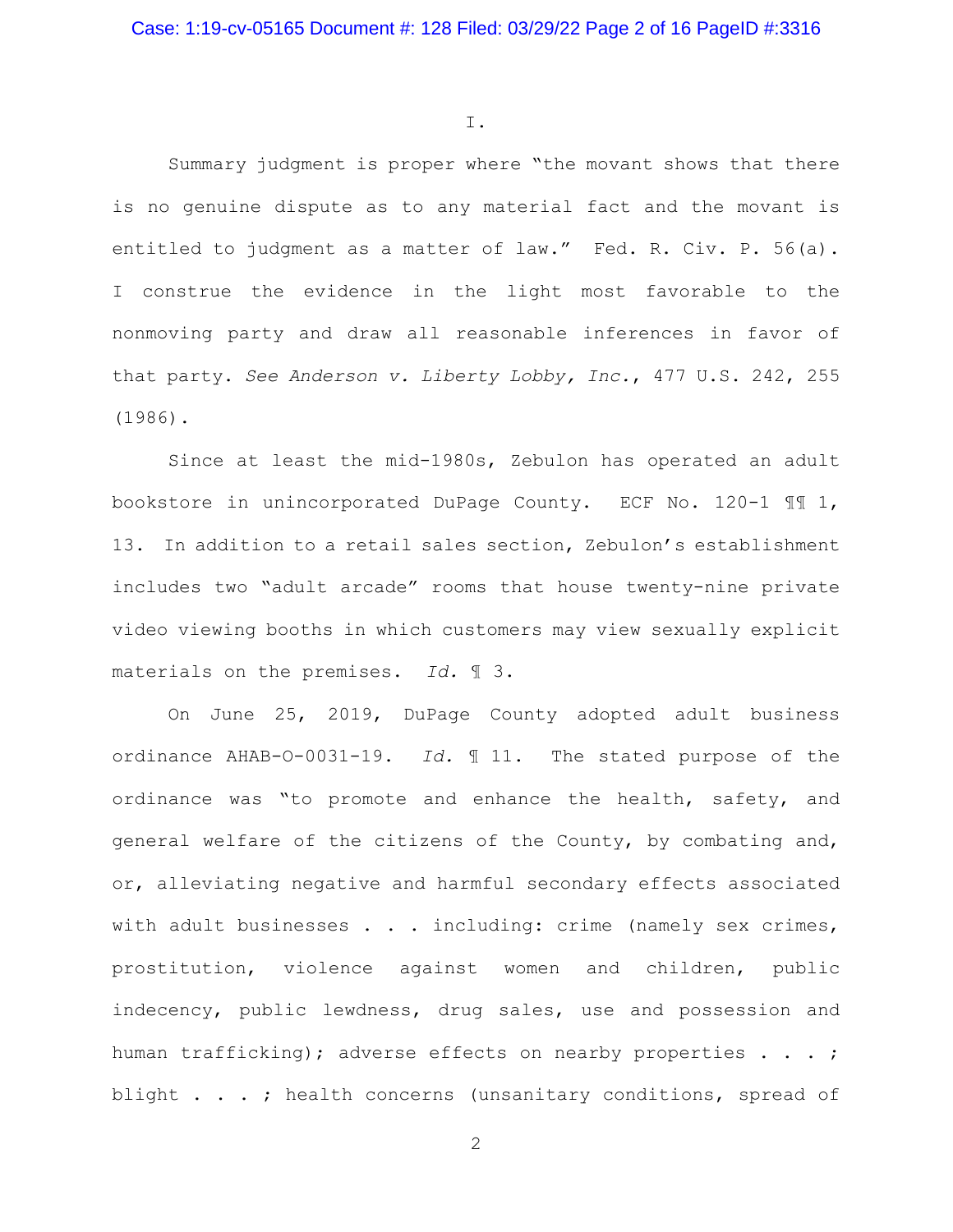#### Case: 1:19-cv-05165 Document #: 128 Filed: 03/29/22 Page 3 of 16 PageID #:3317

sexually transmitted diseases); impacts on public services . . . ; and eliminate the dehumanizing influence that adult businesses might have on their employees." ECF No. 101-4 ¶ 2. Per the adopting ordinance, DuPage's Ad Hoc Adult Business Committee considered extensive evidentiary materials concerning the secondary impacts of adult businesses in connection with its development of the ordinance, including secondary effects associated particularly with video viewing booths, which materials included: 56 judicial decisions, 43 academic studies or articles, legislative findings of other jurisdictions, and the testimony of multiple witnesses including law enforcement, real estate, and local business personnel. ECF No. 120-1 ¶¶ 31, 34-35.

The ordinance was amended twice--first on December 10, 2019, and again on November 10, 2020. *Id.* ¶ 12. Zebulon challenges two main aspects of the ordinance as currently enacted. First, in Sections 20-257, 20-258, and 20-254(B)(4), the ordinance establishes a license requirement for all adult business employees that imposes a \$300 application fee and required human trafficking training. *See* ECF No. 59 ¶¶ 60-61; ECF No. 100-3. Zebulon contends that the fees and training requirements are expensive and burdensome. Second, Zebulon argues that Section 20-264 would require it to make "numerous and costly physical changes" to its premises. *See* ECF No. 59 ¶ 68. The burdens imposed by the ordinance, Zebulon argues, threaten to put it out of business and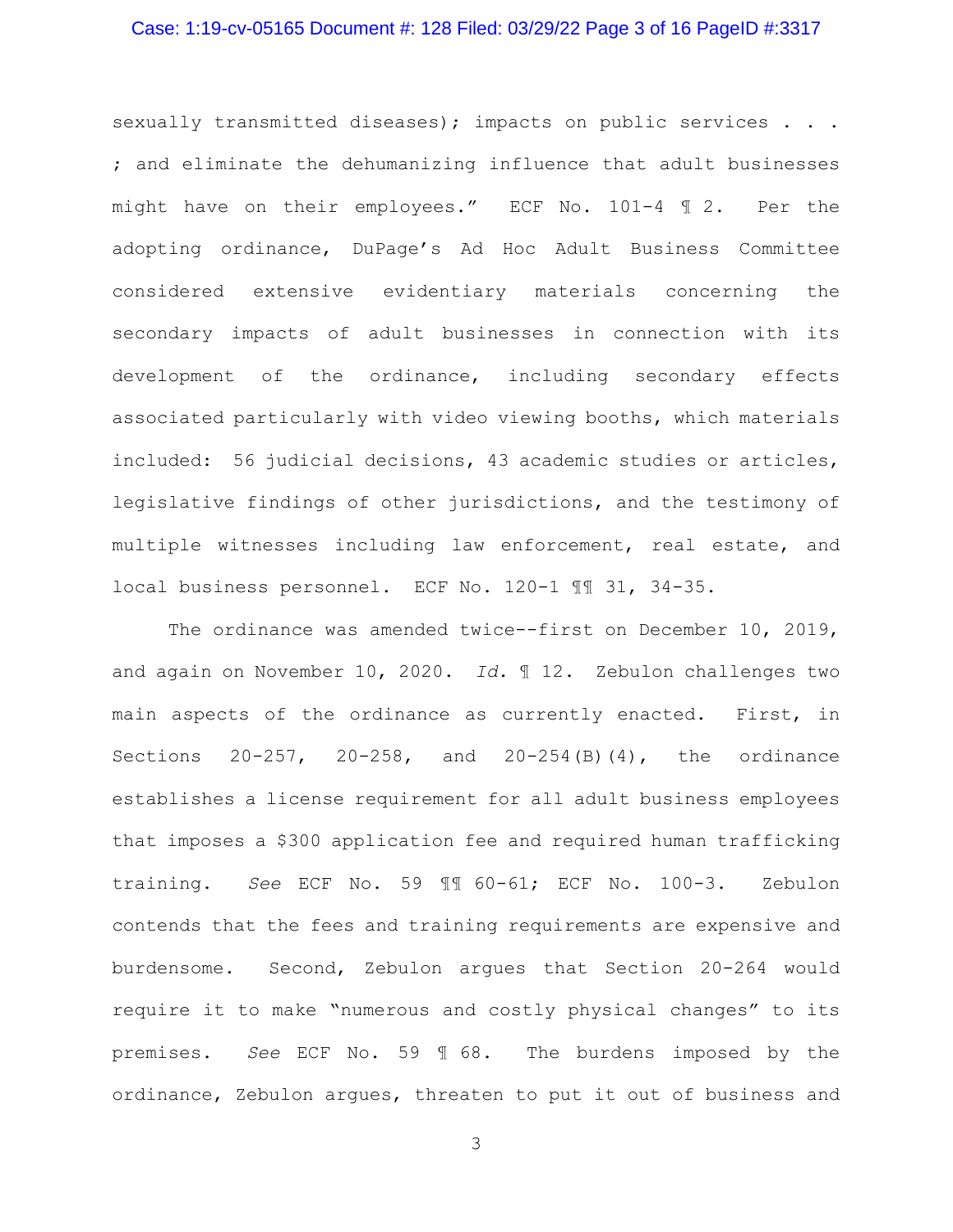## Case: 1:19-cv-05165 Document #: 128 Filed: 03/29/22 Page 4 of 16 PageID #:3318

unconstitutionally restrict its rights to freedom of speech and expression.

#### II.

 The First Amendment protects non-obscene, sexually explicit speech of the type offered in Zebulon's adult video arcade. *See FW/PBS, Inc. v. City of Dallas*, 493 U.S. 215, 224 (1990), *holding modified by City of Littleton v. Z.J. Gifts D-4, L.L.C.*, 541 U.S. 774 (2004). Because "the central thrust of Zebulon's claim is that it is being regulated out of existence through . . . the Ordinance's new building layout requirements," the ordinance is best evaluated under the framework set out in *City of Renton v. Playtime Theatres, Inc.*, 475 U.S. 41 (1986), and *City of Los Angeles v. Alameda Books, Inc.*, 535 U.S. 425 (2002), which has been used in zoning-ordinance cases. *Zebulon Enters., Inc. v. DuPage Cnty.*, 438 F. Supp. 3d 881, 887-88 (N.D. Ill. 2020). The *Renton*/*Alameda* framework instructs that "courts reviewing regulations of adult entertainment establishments [must] consider: (1) whether the regulation constitutes an invalid total ban or merely a time, place, and manner regulation, (2) whether the regulation is content-based or content-neutral, and accordingly, whether strict or intermediate scrutiny is to be applied, and (3) if content-neutral, whether the regulation is designed to serve a substantial government interest[,] [is narrowly tailored to serve that interest,] and allows for reasonable alternative channels of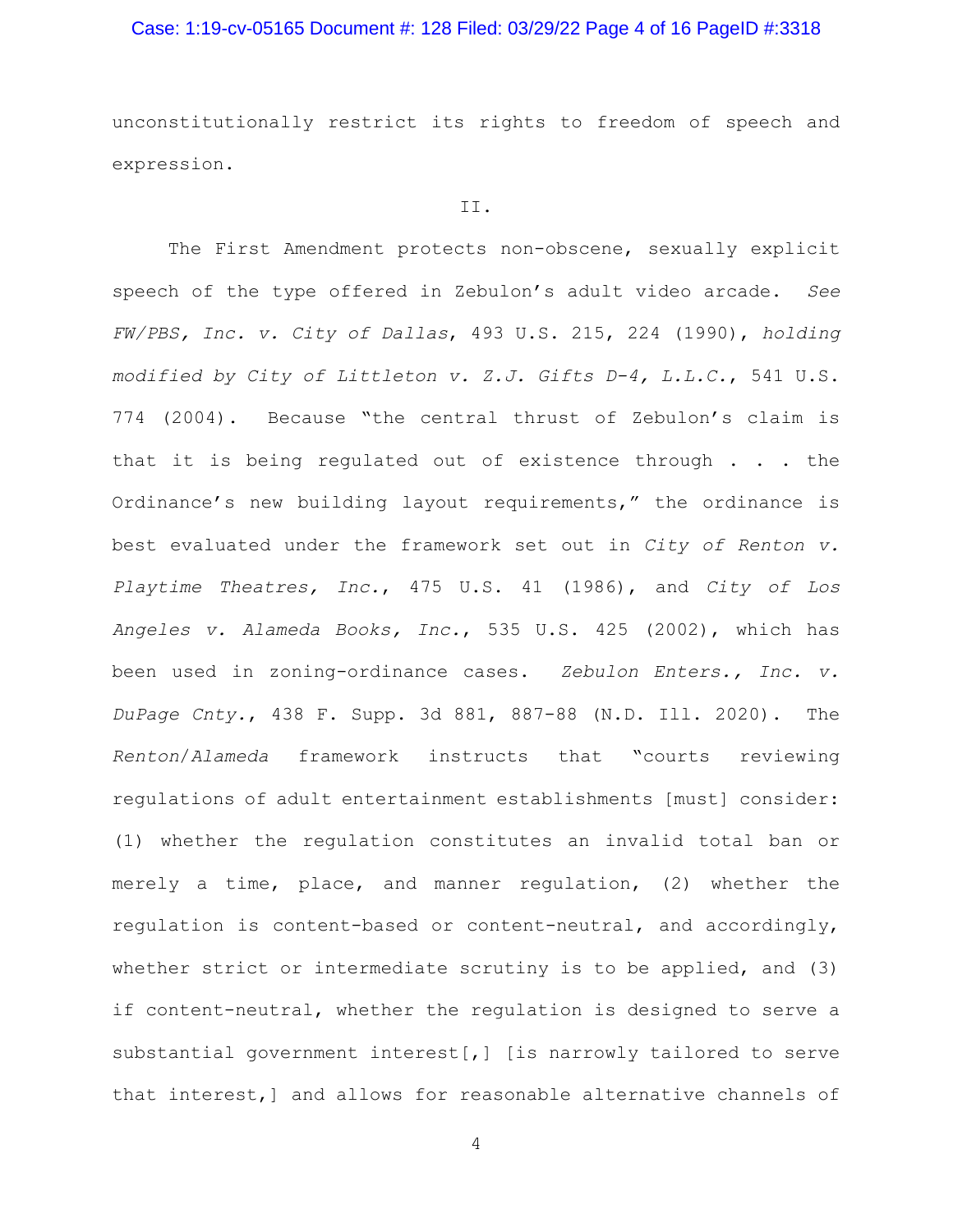### Case: 1:19-cv-05165 Document #: 128 Filed: 03/29/22 Page 5 of 16 PageID #:3319

communication." *R.V.S., L.L.C. v. City of Rockford*, 361 F.3d 402, 407 (7th Cir. 2004); *see BBL, Inc. v. City of Angola*, 809 F.3d 317, 327 (7th Cir. 2015).

 On its face, the ordinance in question is a time, place, or manner restriction; it imposes licensing and physical premises requirements rather than prohibiting erotic expression outright. *See R.V.S.*, 361 F.3d at 409 (ordinance requiring exotic dancing nightclubs to obtain special-use permits and prohibiting their operation in certain areas was a time, place, or manner restriction); *see also Metro Pony, LLC v. City of Metropolis*, No. 11-cv-144-JPG, 2011 WL 746201, at \*2 (S.D. Ill. Feb. 24, 2011) (same for ordinance requiring annual licensing of sexually oriented businesses and establishing facility requirements regarding, for example, lighting and room size). Accordingly, I proceed to the second inquiry, which determines whether strict or intermediate scrutiny applies.

 In the context of the second prong of the *Renton*/*Alameda* analysis, "[t]he 'content-neutral' label . . . is a misnomer; regulations aimed at adult businesses apply to certain types of speech and not others" so are necessarily content-based, but nevertheless, "[r]egulations on sexually oriented businesses are nearly always reviewed under intermediate scrutiny." *BBL*, 809 F.3d at 325. Rather than an examination of content neutrality, the "second step is best conceived as an inquiry into the purpose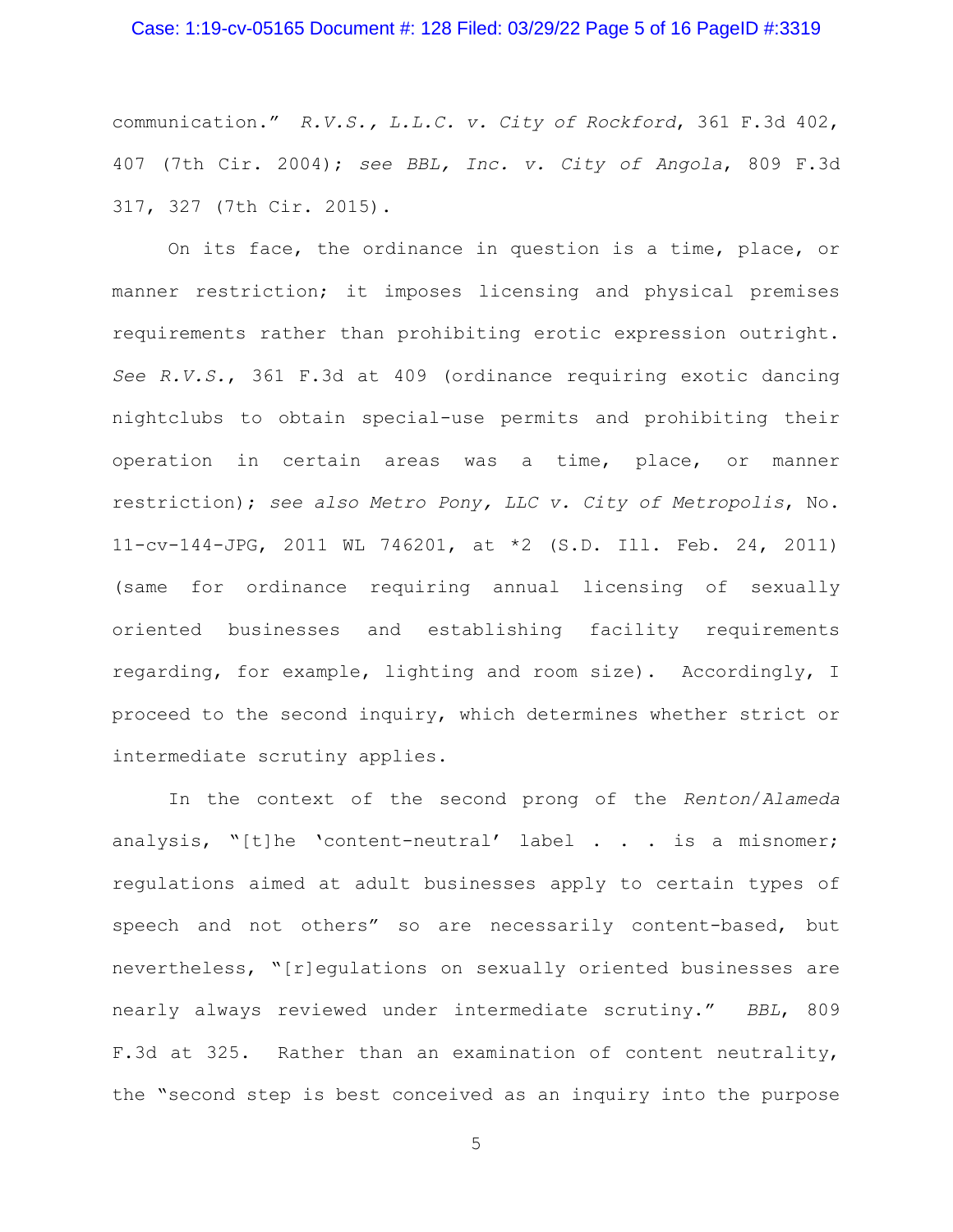#### Case: 1:19-cv-05165 Document #: 128 Filed: 03/29/22 Page 6 of 16 PageID #:3320

behind the ordinance." *R.V.S.*, 361 F.3d at 407. When, as here, "the government relies on a secondary-effects justification to regulate [sexually oriented] expression, we 'presume that the government did not intend to censor speech' and therefore apply intermediate scrutiny." *BBL*, 809 F.3d at 326. Of course, the legislature voicing the "magic words" "secondary effects" does not end the inquiry; "whether the adverse secondary effects invoked by the municipality have a basis in reality and are likely to be reduced by the challenged regulation are important inquiries in the intermediate-scrutiny analysis." *Id.* But "the potential or actual invalidity of [the government's secondary-effects] explanations doesn't trigger strict scrutiny. As long as 'one purpose of the ordinance is to combat harmful secondary effects,' the ordinance is regarded as content neutral (despite the legal fiction) and thus intermediate scrutiny applies." *Id.* (citing *City of Erie v. Pap's A.M.*, 529 U.S. 277, 292 (2000) (plurality opinion)).

 Because the facial purpose of the ordinance was to combat secondary effects, I have no trouble concluding that intermediate scrutiny applies here. The relevant inquiry, then, for each of the challenged provisions of the ordinance, is "whether the regulation is designed to serve a substantial government interest[,] [is narrowly tailored to serve that interest,] and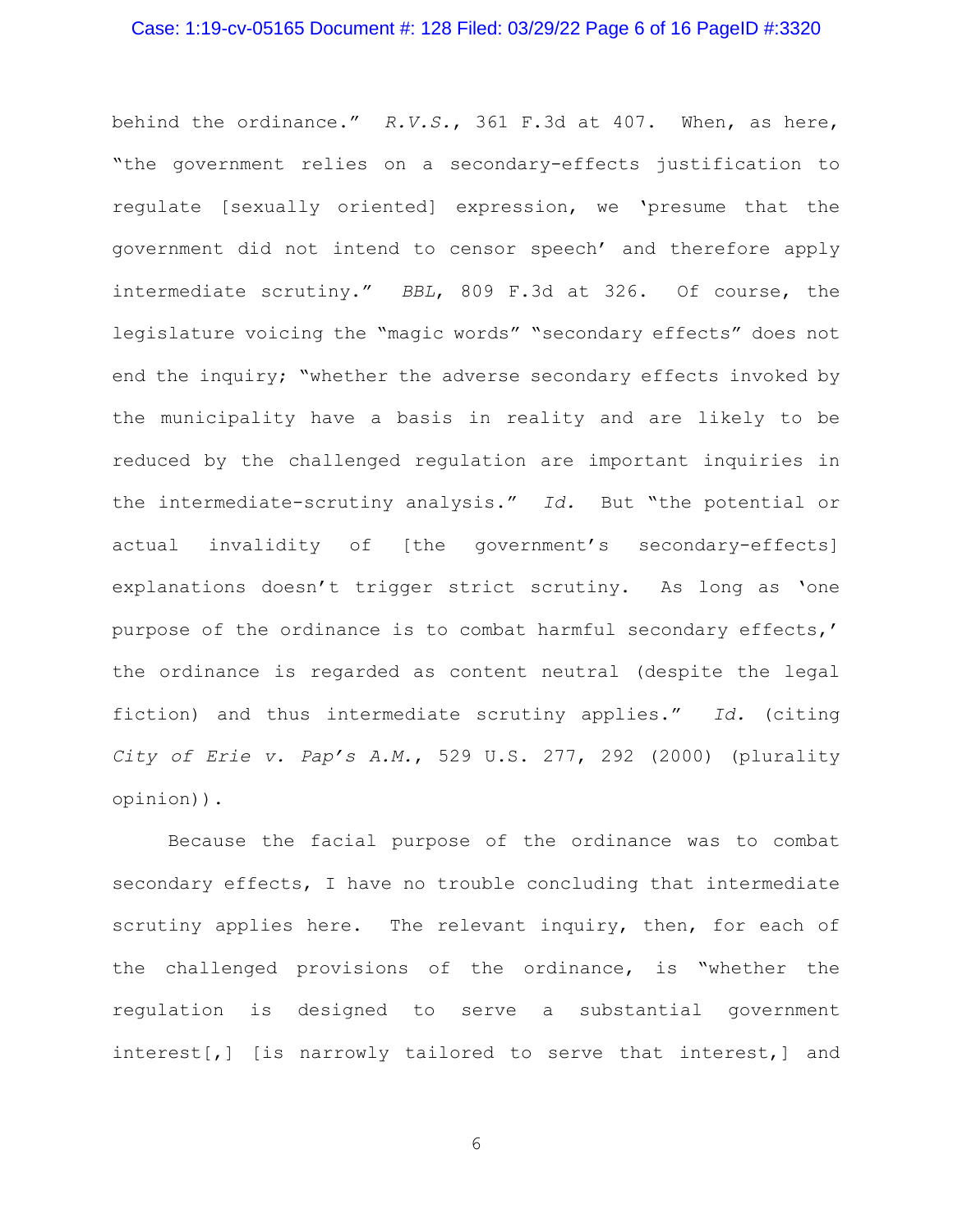## Case: 1:19-cv-05165 Document #: 128 Filed: 03/29/22 Page 7 of 16 PageID #:3321

allows for reasonable alternative channels of communication." *R.V.S.*, 361 F.3d at 407; *BBL*, 809 F.3d at 327.

#### III.

 Turning first to claim III, Zebulon challenges the ordinance's employee licensing fee. Section 20-257(A) makes it unlawful "to act as an adult business employee . . . without a valid adult business employee license." ECF No. 100-3 § 20-257(A). Those licenses must be applied for, and under Section  $20-258(G)$ , "[e]ach new application shall be accompanied by the non-refundable fee of three hundred dollars." *Id.* § 20-258. The licenses expire at the end of each year. *Id.* § 20-262(C).

 "[A] governmental body may enact a reasonable permit fee requirement to defray the cost of administering permissible regulation of a particular form of speech." *S.-Suburban Hous. Ctr. v. Greater S. Suburban Bd. of Realtors*, 935 F.2d 868, 897 (7th Cir. 1991). However, where it does so, the government bears the burden to demonstrate that its imposed fee "is not excessive in that it did not exceed the [government]'s costs in enforcing its . . . regulations." *Id.* at 898. DuPage has not met that burden here.

In support of its \$300 employee licensing fee, DuPage offers an affidavit from Jeff Martynowicz, Chief Financial Officer of DuPage County. ECF No. 101-25 ¶ 3. Mr. Martynowicz concludes that the approximate cost to DuPage of issuing a new employee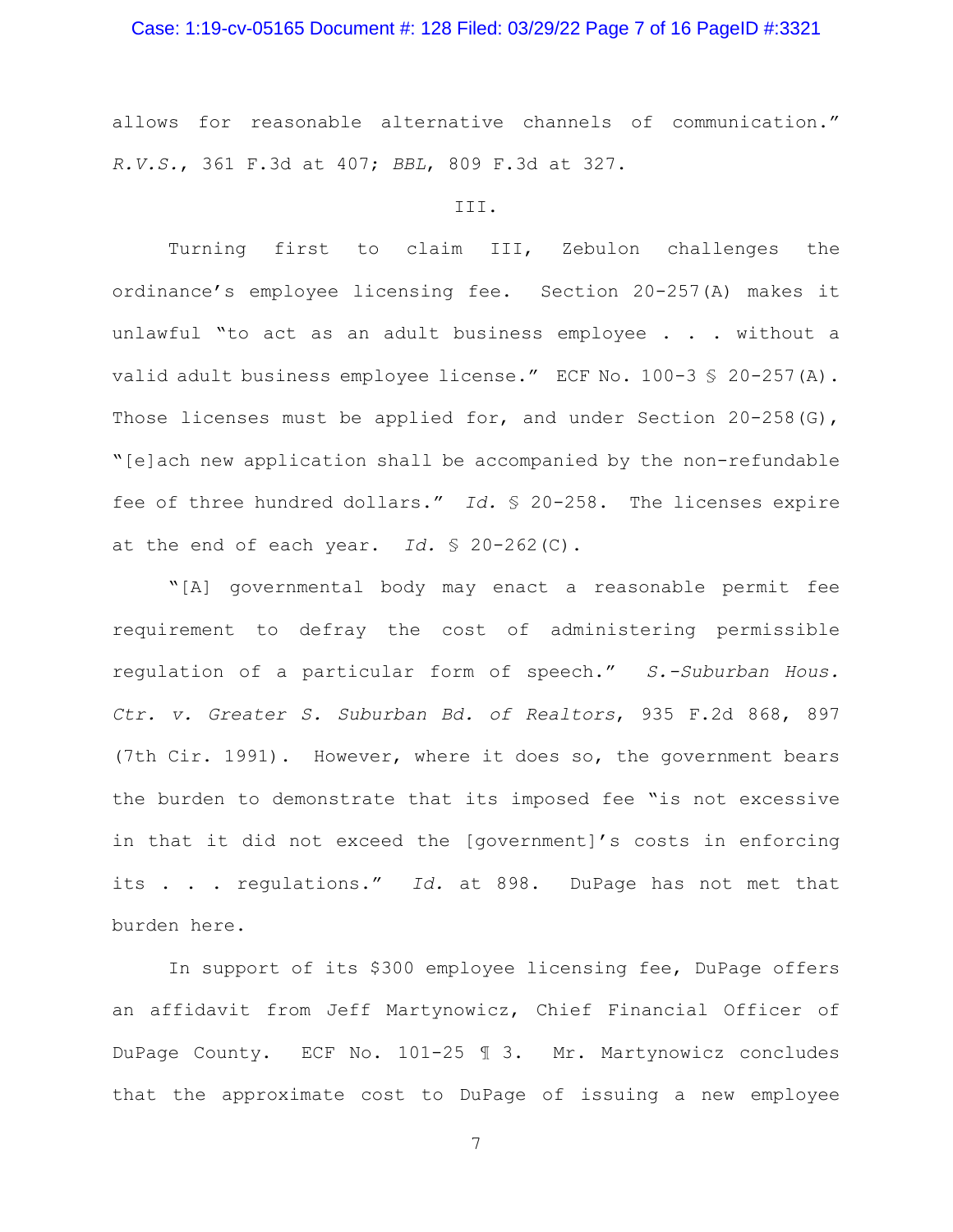### Case: 1:19-cv-05165 Document #: 128 Filed: 03/29/22 Page 8 of 16 PageID #:3322

license is approximately \$440, and the cost of renewing a license is approximately \$370. *Id.* ¶¶ 14-15. But Mr. Martynowicz fails to show his work. He purports to have arrived at those numbers by adding hourly labor costs and the cost of materials, *id.* ¶¶ 7-8, 10, but offers no dollar values for those inputs, instead seemingly conjuring his numbers from the air. I cannot conclude based on Mr. Martynowicz's affidavit that DuPage has met its burden to demonstrate the nexus between its costs and the imposed fee as a matter of law. *See S.-Suburban*, 935 F.2d at 898 (for-sale sign ordinance imposing permit fees was unconstitutional where "the City failed to present any specific evidence of dollar values reflecting either the revenue it generated from its sign permit fees or its costs in administering its sign regulations").

Claim III also challenges the ordinance's human-trafficking training requirements. The ordinance requires that as a prerequisite to issuance or renewal of both the adult business license, which is required for facilities, and the adult business employee license, applicants complete a course in human trafficking. ECF No. 100-3 at §§ 20-254(B)(4), 20-258(E). The course is "designed to inform applicants of signs of human trafficking, potential punishments for human trafficking, how to report suspected human trafficking, and services available for victims." *Id.*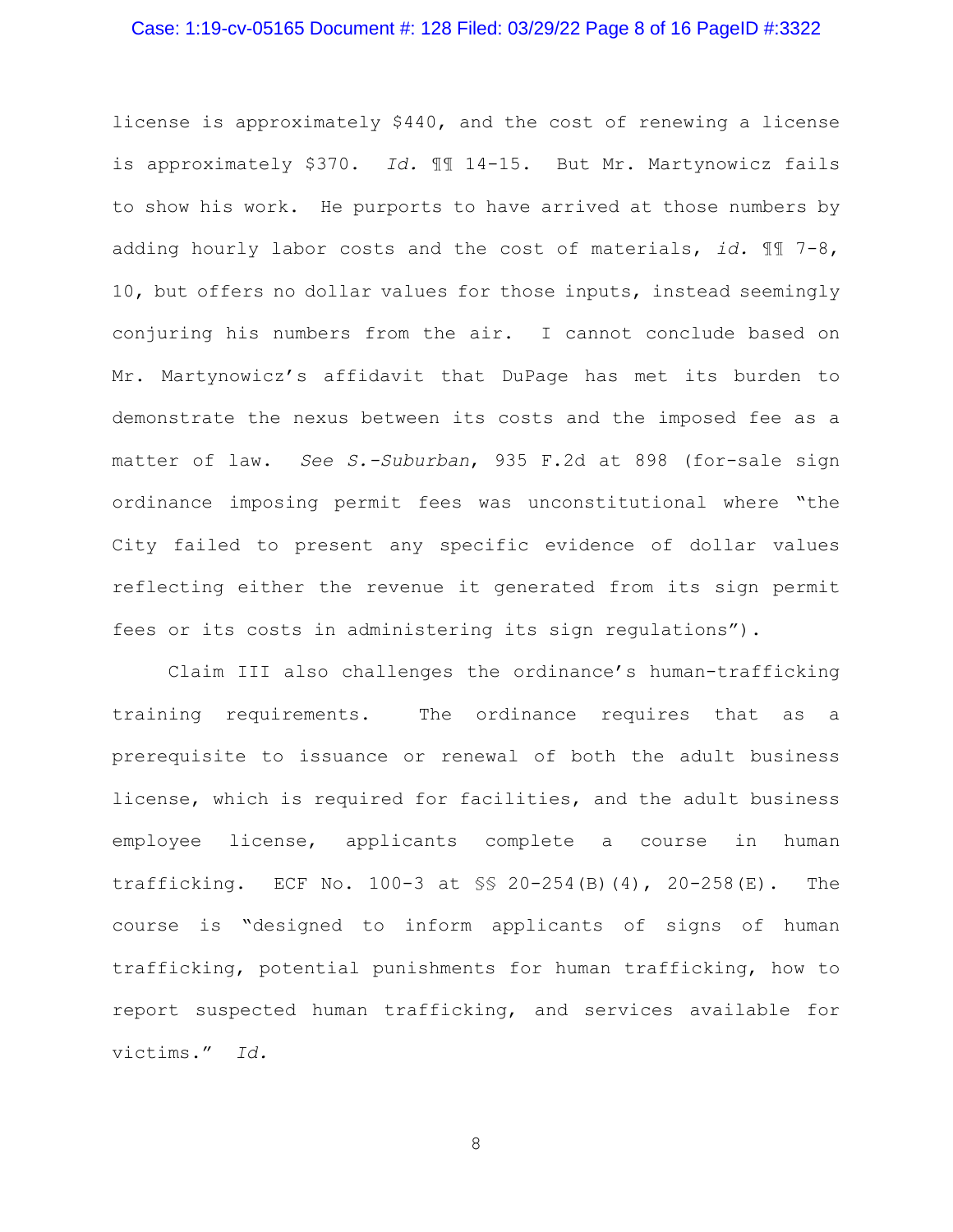DuPage undoubtedly has a substantial interest in curtailing any human trafficking occurring within its borders. And in enacting the ordinance, DuPage did consider evidence tending to show that adult businesses in the county were associated with suspected human trafficking. ECF No. 120-1 1 37.<sup>1</sup> However, DuPage has pointed to no evidence linking human trafficking to adult businesses such as Zebulon's, which sell erotic materials and house video viewing booths, but which do not employ live performers. In fact, the police testimony DuPage's Ad Hoc Adult Business Committee considered suggested that most suspected victims of human trafficking in DuPage county were "sex workers" employed in the county's "encounter spa-type businesses"--not retail employees selling adult fare. ECF No. 101-4  $\text{\textsterling}$  27. Indeed, Zebulon (the incorporated county's only adult bookstore) has had only incidental contact with DuPage law enforcement, and such contact has had nothing to do with human trafficking. ECF No. 120-1 ¶ 23; 101-7 ¶ 6. DuPage County has not shown as a matter of law, in other words, that its human-trafficking training requirement is

<sup>&</sup>lt;sup>1</sup> Zebulon objects to certain of the evidentiary materials considered by DuPage as hearsay, but it is proper to "rely[] on the findings and preamble of the statute and the reports cited therein" in the context of a *Renton*/*Alameda* analysis. *Andy's Rest. & Lounge, Inc. v. City of Gary*, 466 F.3d 550, 554-55 (7th Cir. 2006).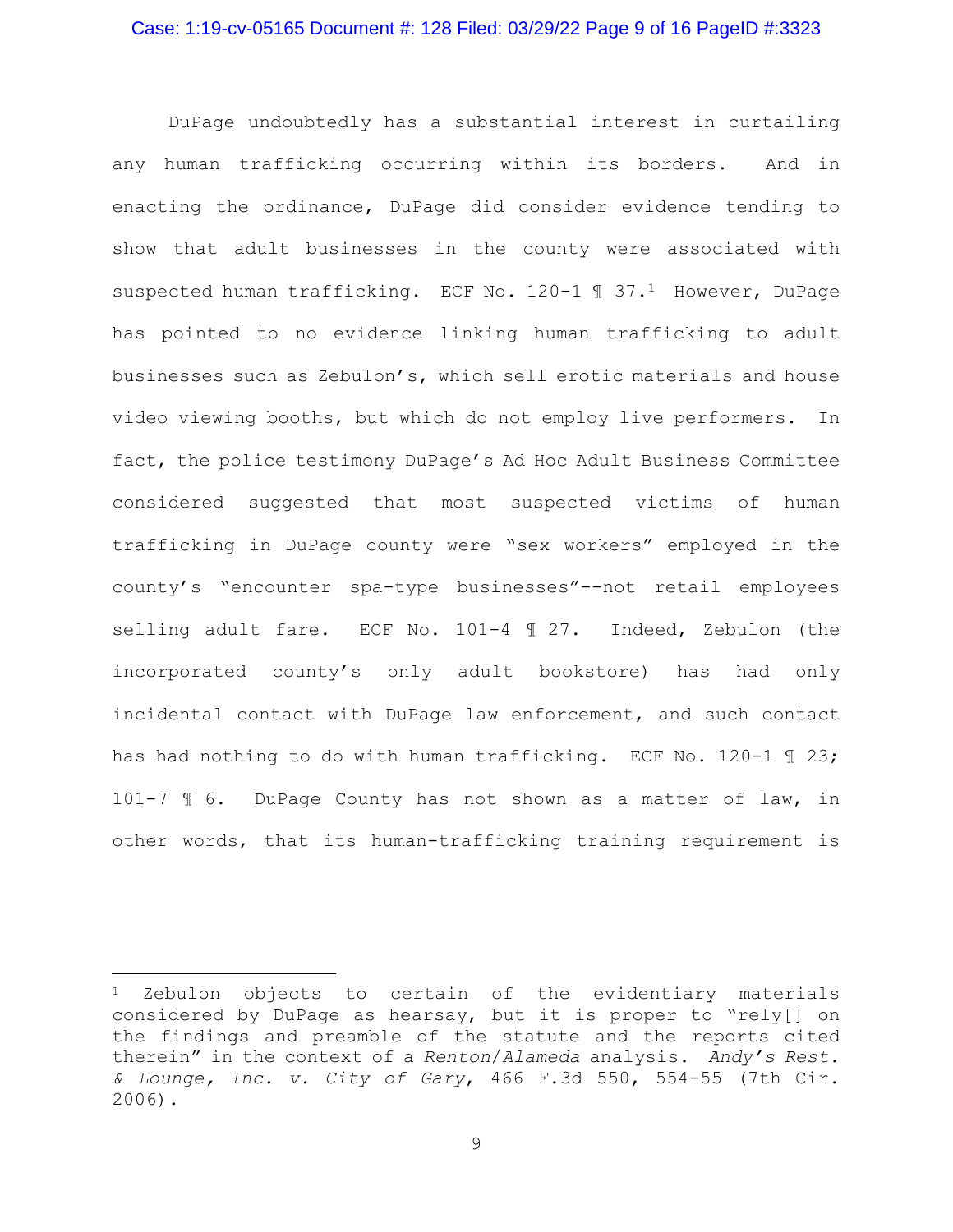# Case: 1:19-cv-05165 Document #: 128 Filed: 03/29/22 Page 10 of 16 PageID #:3324

narrowly tailored to achieve its interest of curtailing human trafficking. Summary judgment is denied as to claim III.<sup>2</sup>

IV.

 Claim VII, which I consider next, challenges Section 20- 264(C) of the ordinance, which requires that there be "no fewer than two (2) doorways which provide egress from any room in which a peep show booth/video viewing room is located." ECF No. 100-3 § 20-264(C). But each of Zebulon's two video arcade rooms already has two exits--an emergency exit and a doorway connecting each arcade area to the bookstore's main retail area--bringing Zebulon's business into compliance with Section 20-264(C). ECF No. 120-1 ¶¶ 49-51; ECF No. 101-3. DuPage argues that Zebulon therefore has no standing to challenge that section. I agree.

 To have standing to assert a claim, a litigant must "prove that he has suffered a concrete and particularized injury that is fairly traceable to the challenged conduct, and is likely to be redressed by a favorable judicial decision." *Hollingsworth v. Perry*, 570 U.S. 693, 704 (2013) (citing *Lujan v. Defenders of Wildlife*, 504 U.S. 555, 560–61 (1992)). The party invoking federal jurisdiction has the burden of establishing standing, and at the summary judgment stage, the plaintiff must meet that burden by

<sup>2</sup> Claim I is a blanket First-Amendment challenge to the ordinance. ECF No. 59 ¶¶ 53-58. Because I deny the motion for summary judgment as to claim III, which challenges a specific provision of the ordinance under the First Amendment, claim I may also proceed.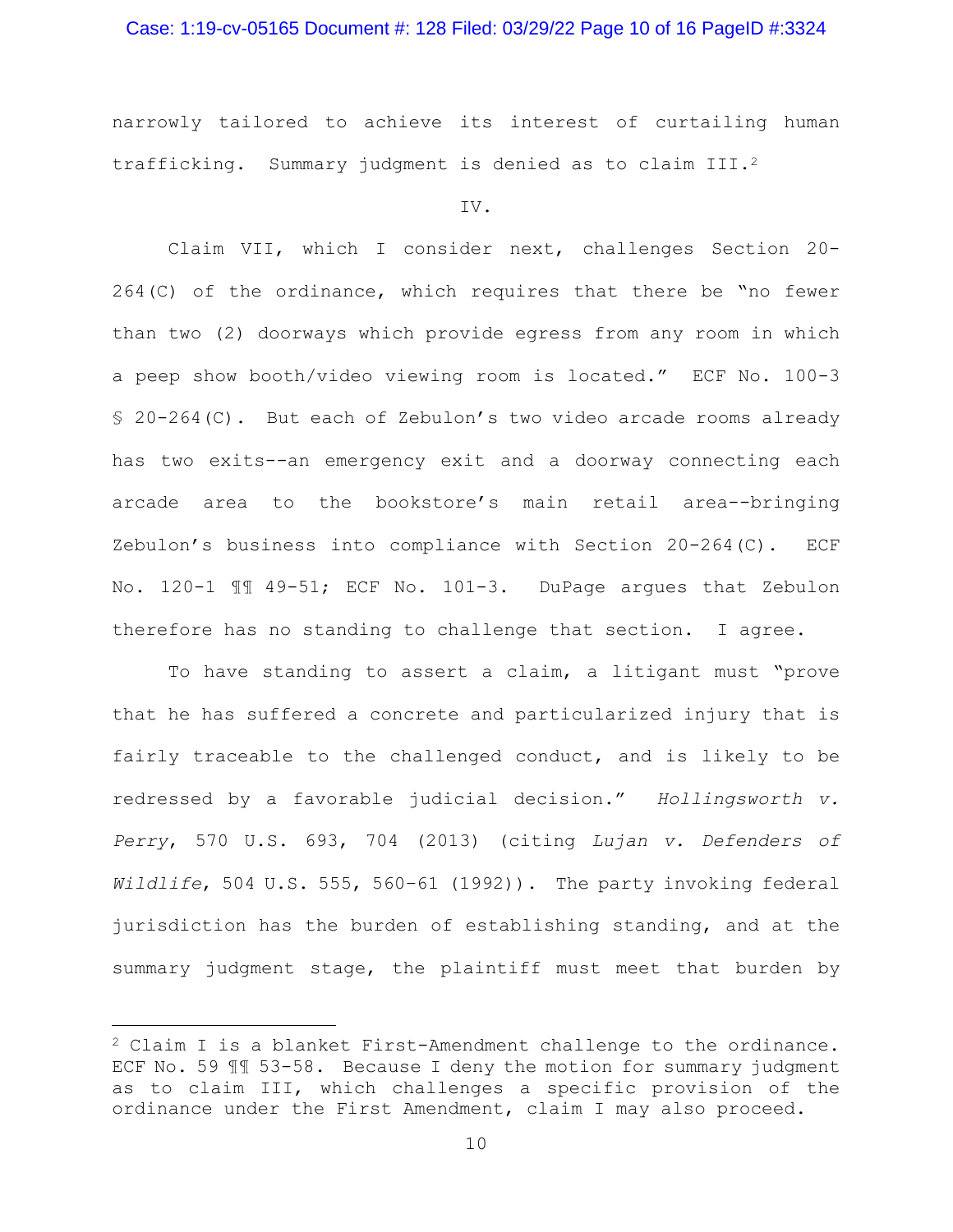## Case: 1:19-cv-05165 Document #: 128 Filed: 03/29/22 Page 11 of 16 PageID #:3325

setting forth specific facts in support. *Lujan*, 504 U.S. at 561. Moreover, when a plaintiff "attack[s] a number of diverse provisions of [an] ordinance," its "standing to sue must be evaluated with respect to each specific challenge." *Genusa v. City of Peoria*, 619 F.2d 1203, 1209 (7th Cir. 1980); *see also Tee & Bee v. City of West Allis*, No. 92-C-1299, 1993 U.S. Dist. LEXIS 22002, at \*10 (E.D. Wis. Mar. 11, 1993) (plaintiff had standing to challenge certain provisions of adult-establishment ordinance but not others).

 Here, Zebulon has pointed to no evidence that it has been injured as a result of Section 20-264(C). Zebulon's business is already in compliance, so there seems to be no risk that Zebulon would be cited for a violation. And Zebulon has not indicated that it intends to remove any doorways from its arcade rooms. In the absence of any evidence that Zebulon has suffered a concrete and particularized injury as a result of Section 20-264(C), I conclude that Zebulon does not have standing to challenge it. Summary judgment is granted as to claim VII.

#### V.

 Finally, in claim V, Zebulon challenges Section 20-264 as a whole in that it would "requir[e] numerous and costly physical changes to [Zebulon]'s premises." ECF No. 59 ¶ 68. Section 20- 264 does require certain physical alterations to the premises; I consider each in turn.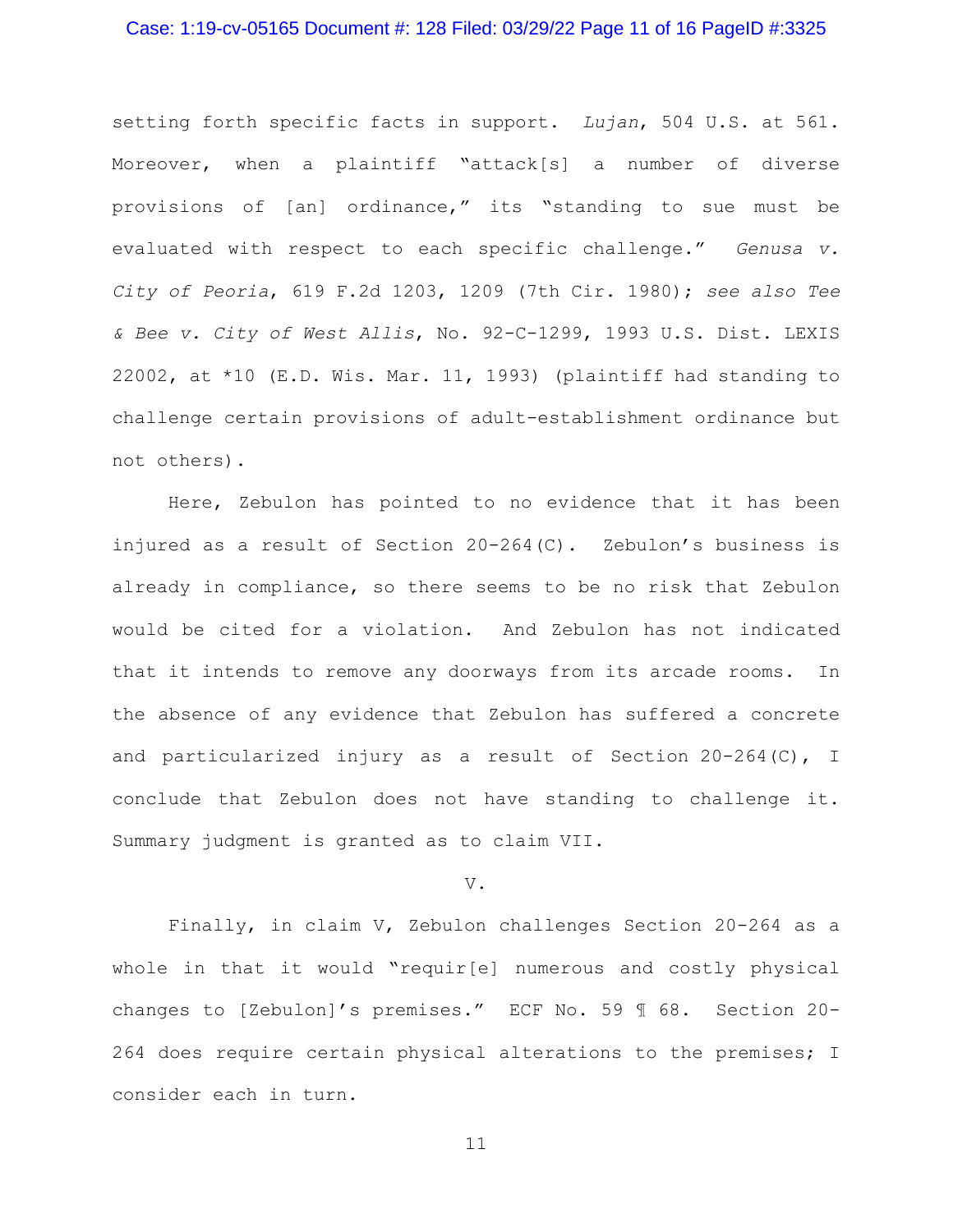## Case: 1:19-cv-05165 Document #: 128 Filed: 03/29/22 Page 12 of 16 PageID #:3326

 First, the ordinance requires that there be "an unobstructed view from a manager's station of every area of the premises to which patrons are permitted access, including the interior of each peep show booth/video viewing room, but excluding restrooms." ECF No.  $100-3 \text{ s } 20-264 \text{ (B)}$ . In the same vein, under Subsection E, "[n]o door, curtain, or obstruction of any kind shall be installed within the entrance to a peep show booth/video viewing room." ECF No. 100-3 § 20-264(E). With these restrictions, DuPage hoped to deter lewd, unsanitary, and criminal acts in secluded areas of the premises, including masturbation, public sex, and drug sales. *See*  ECF No. 101-4 ¶¶ 81-83.

Zebulon asserts that, with the exception of cleaning and maintenance staff, it usually operates with a single on-duty clerk who occupies a station behind a counter near the front entrance in order to handle retail transactions and screen customers as they enter. ECF No. 59 ¶¶ 48-49. The clerk does not have a clear sightline into the arcade rooms from that position. *See* ECF No. 101-3. However, Zebulon need not necessarily change the layout of its store to come into compliance with the ordinance. Per Subsection B, "[i]n the event that the interior of the structure of an existing adult entertainment facility is configured such that all areas of the premises to which patrons are permitted access are not within a direct line of sight view from a manager's station, such areas shall, instead, use a security surveillance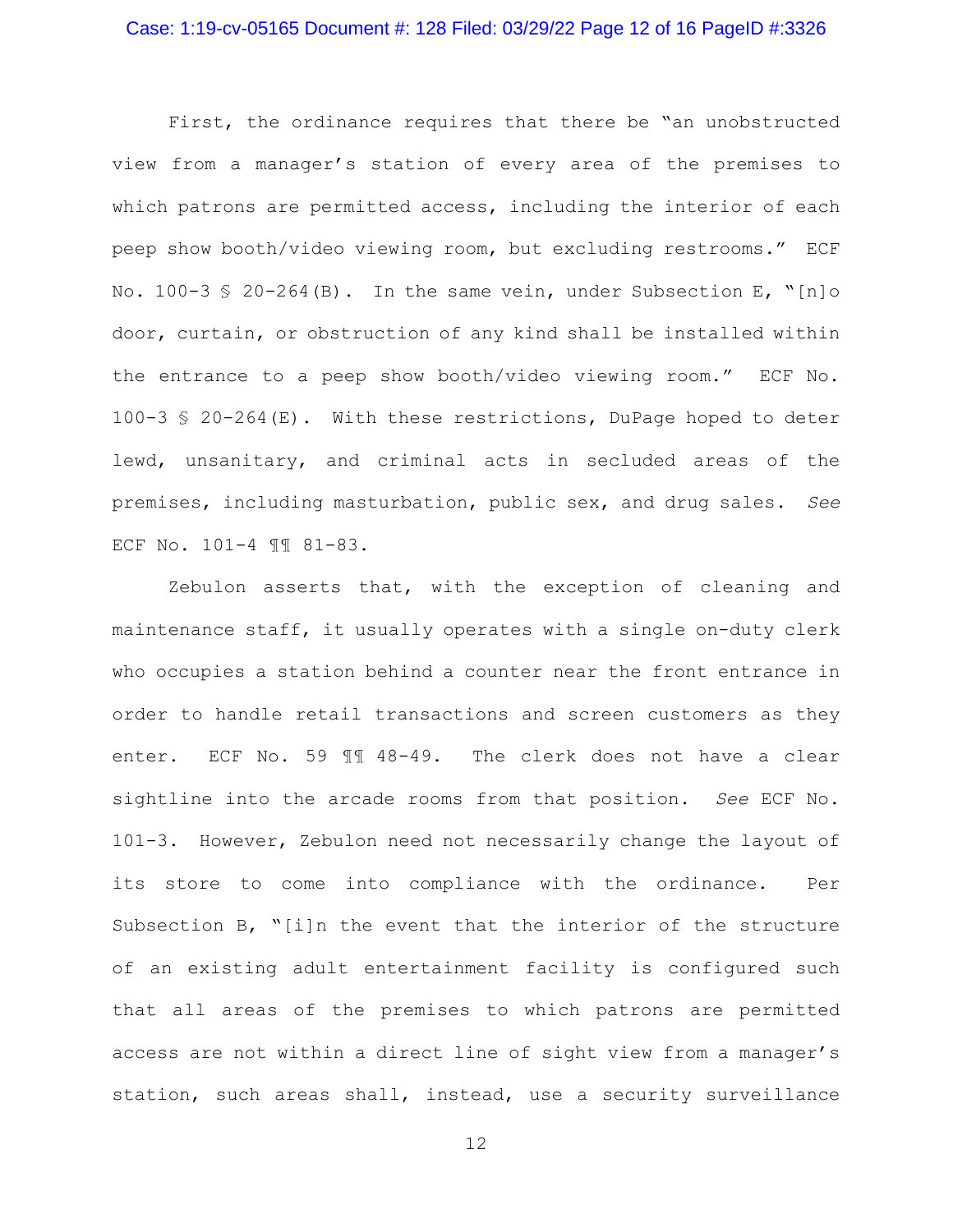## Case: 1:19-cv-05165 Document #: 128 Filed: 03/29/22 Page 13 of 16 PageID #:3327

system, which may include video cameras or mirrors, to provide real time observation of all areas of the premises to which any patron shall have access, except restrooms." ECF No. 100-3 ¶ 20- 264(B). Of course, installing cameras or mirrors is a physical change, but one that is likely less disruptive than a complete reconfiguration of the store's interior.

The Seventh Circuit has repeatedly upheld ordinances requiring managers to have direct sightlines into sexually explicit video viewing booths. *See Pleasureland Museum, Inc. v. Beutter*, 288 F.3d 988, 1003-04 (7th Cir. 2002); *Matney v. Cnty. of Kenosha*, 86 F.3d 692, 696-97 (7th Cir. 1996). Such ordinances are narrowly tailored to combat negative secondary effects by "preventing the spread of disease and maintaining sanitary and safe conditions at sexually-oriented businesses," and leave open ample alternative channels of communication. *Pleasureland*, 288 F.3d at 1004; *see also Matney*, 86 F.3d at 696-97. In light of the established Seventh Circuit precedent, despite the fact that Zebulon may bear some costs of compliance, subsections B and E pass constitutional muster.

Subsections L and M require that licensed adult-entertainment facilities have exterior and interior lighting that meets specified brightness levels. ECF No. 100-3 § 20-264. Subsections H and I, in turn, require that facilities post signs announcing that video viewing booths may be occupied by only one occupant at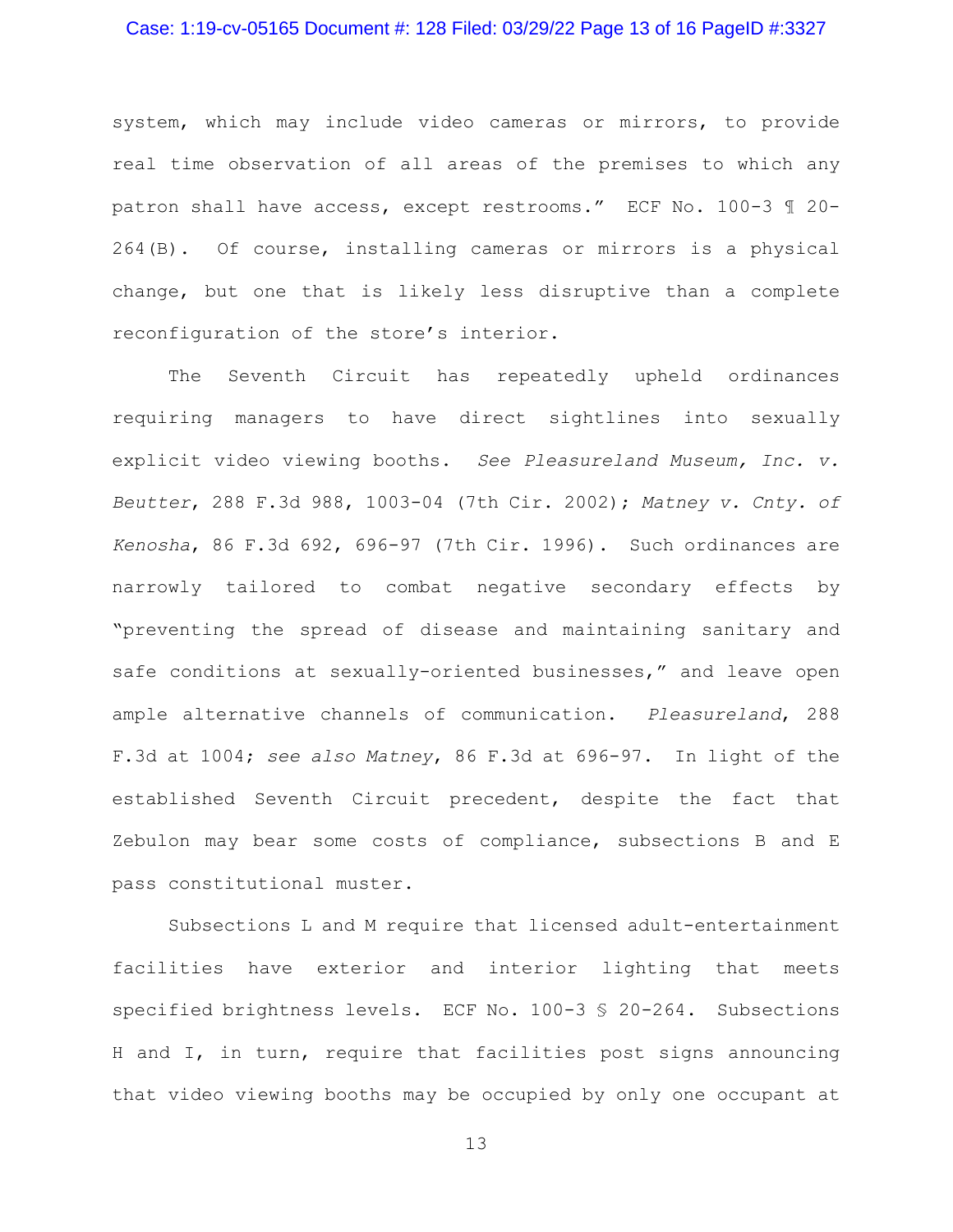### Case: 1:19-cv-05165 Document #: 128 Filed: 03/29/22 Page 14 of 16 PageID #:3328

once, that booths are subject to inspection at any time, and that sexual activity is prohibited on the premises. *Id.* The evidentiary record considered by the Ad Hoc Adult Business Committee included materials tending to show that adequate lighting and signage could curtail some of the secondary effects associated with businesses containing sexually explicit video viewing booths, including secondary effects such as crime and unsanitary conditions. ECF No. 101-4 ¶¶ 46, 83; ECF No. 101-6 ¶¶ 55-57; ECF No. 120-1 ¶ 35. Zebulon has not challenged those evidentiary materials or DuPage's conclusions regarding its government interest in preventing those secondary effects. Moreover, other courts have found that similar lighting and signage requirements are narrowly tailored and otherwise satisfy intermediate scrutiny. *See Mattingly v. City of New Albany*, No. 4:09-cv-0051-TWP-WGH, 2012 WL 177408, at \*3 (S.D. Ind. Jan. 20, 2012) (ordinance requiring adult cabarets to install bright lights and post conspicuous "No Loitering" signs did not unlawfully restrict speech or expression); *Metro Pony, LLC v. City of Metropolis*, No. 11-cv-144-JPG, 2012 WL 1389656, at \*2, \*13 (S.D. Ill. Apr. 20, 2012) (same); *see also N.W. Enters., Inc. v. City of Houston*, 27 F. Supp. 2d 754, 827 (S.D. Tex. 1998)*, aff'd in relevant part*, 352 F.3d 162 (5th Cir. 2003) (lighting requirements for sexually oriented businesses were "narrowly tailored to serve the City's substantial government interest in decreasing the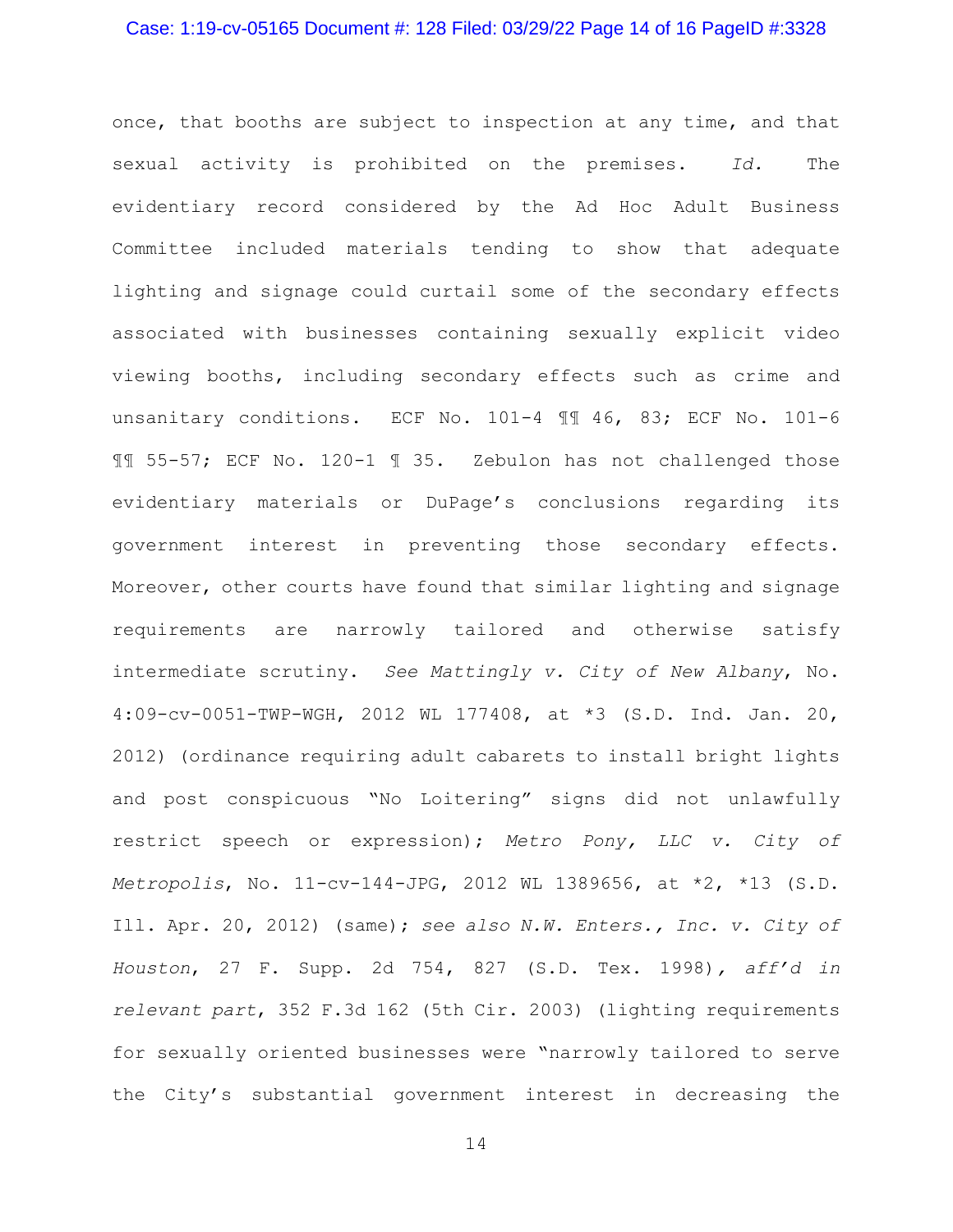#### Case: 1:19-cv-05165 Document #: 128 Filed: 03/29/22 Page 15 of 16 PageID #:3329

commission of such crimes as public lewdness and prostitution"). Summary judgment is granted as to claim V.3

VI.

 Claim VIII asserts that the ordinance provisions challenged in the preceding counts also violate the free-speech provisions of the Illinois Constitution. ECF No. 59 ¶ 75. "[T]he Illinois Constitution may provide greater protection to free speech than does its federal counterpart," *City of Chicago v. Pooh Bah Enters., Inc.*, 865 N.E.2d 133, 168 (Ill. 2006), so it does not necessarily follow that the state analogues to the claims for which I granted summary judgment to DuPage are also deficient. However, because they present novel and complex issues of state law, I relinquish supplemental jurisdiction with regard to the state-law claims pertaining to counts V and VII. *See Duehning v. Aurora E. Unified Sch.*, 102 F. Supp. 3d 968, 982 n.5 (N.D. Ill. 2015) (citing *United Mine Workers of Am. v. Gibbs*, 383 U.S. 715, 726 (1966)).4

<sup>&</sup>lt;sup>3</sup> The ordinance also requires that there be no holes in the walls of video viewing rooms. ECF No. 100-3 §§ 20-264(D), (J). There is no indication that there are currently any holes in the walls of Zebulon's booths. Accordingly, it is not clear that Zebulon has challenged this section, as it would not seem to require any physical changes to Zebulon's premises. With its ordinance, however, DuPage did specifically aim to reduce the opportunity for customers to "engage in anonymous sex through the use of 'glory holes'" adjoining two areas, ECF No. 101-4 ¶ 82, and the provisions appear tailored to that purpose.

<sup>4</sup> DuPage argues that I already dismissed claim VIII when I resolved its motion to dismiss. ECF No. 126 at 27-28. But to the contrary, I dismissed that claim only "to the extent [it] reassert[ed] the same challenges under the Illinois Constitution" presented in